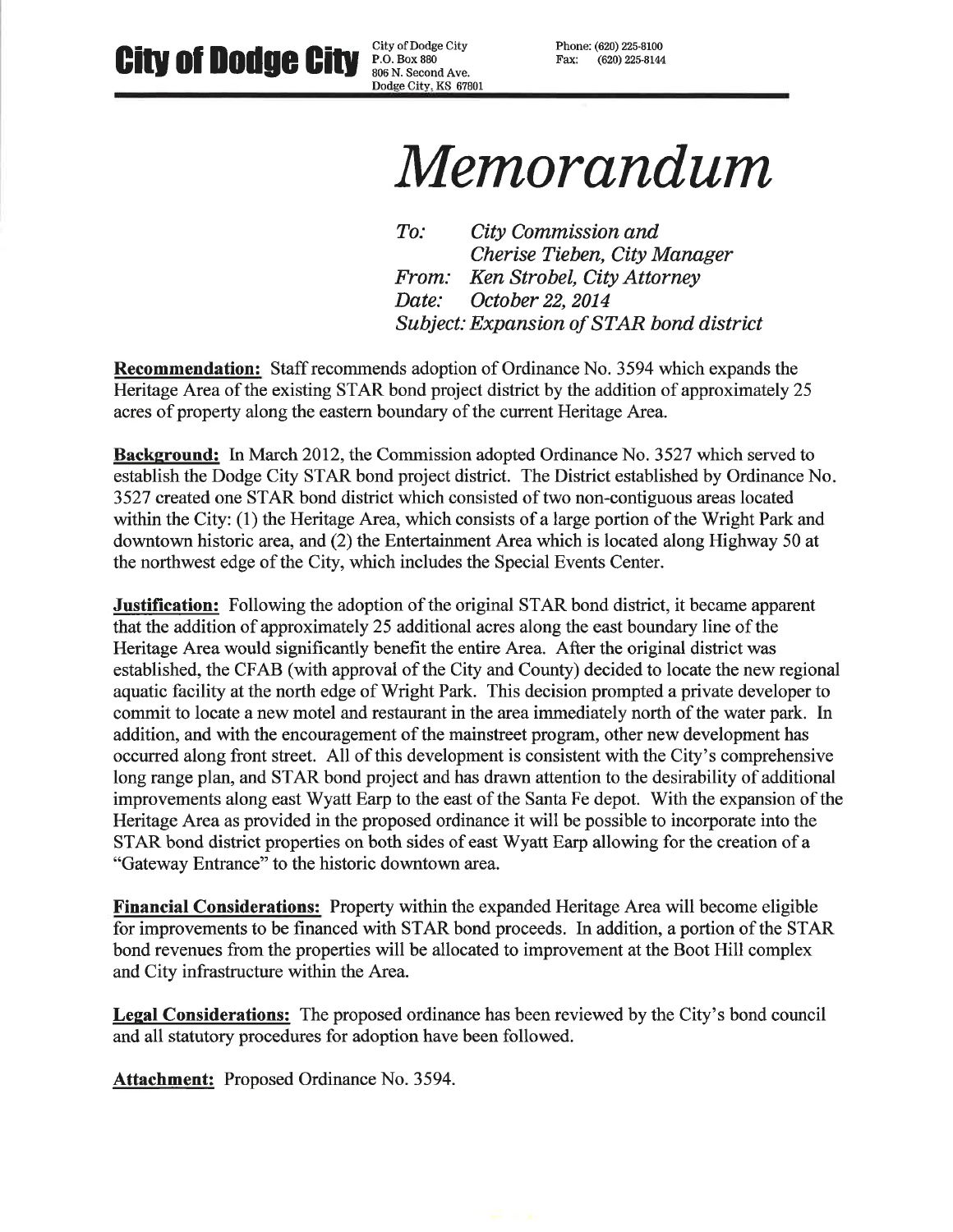#### **ORDINANCE NO. 3594**

# **AN ORDINANCE OF THE CITY COMMISSION OF THE CITY OF DODGE CITY, KANSAS, EXPANDING THE HERITAGE AREA OF THE EXISTING STAR BOND PROJECT DISTRICT WITHIN THE CITY AND MAKING CERTAIN FINDINGS IN CONJUNCTION THEREWITH**

**WHEREAS**, the state of Kansas (the "State") desires to promote, stimulate and develop the general and economic welfare of the State and its communities and to assist in the development and redevelopment of eligible areas within a city or county, thereby promoting the general welfare of the citizens of the State, by authorizing cities and counties to acquire certain property and to issue sales tax and revenue (STAR) bonds for the financing of STAR bond projects pursuant to the provisions of K.S.A. 12-17,160 *et seq.*, as amended (the "Act"); and

**WHEREAS**, pursuant to the provisions of K.S.A. 12-17,171 the City of Dodge City, Kansas (the "City") is authorized to expand the existing STAR bond project district within eligible areas of the City, as said terms are defined in the Act, to approve STAR bond project district plans for the completion of STAR bond projects within such expanded STAR bond project district, and to finance STAR bond project costs from the incremental increase in state and local sales revenues derived from the STAR bond project district, other revenues described in the Act, or a combination thereof or from the proceeds of special obligation tax increment bonds of the City payable from such described revenues; and

**WHEREAS**, prior to the expansion of the existing STAR bond project district the governing body of the City must adopt a resolution stating that the City is considering the expansion of the existing STAR bond project district, which resolution shall: (1) Give notice that a public hearing will be held to consider the expansion of the existing STAR bond project district and fix the date, hour and place of such public hearing, which public hearing shall be held not less than 30 nor more than 70 days following adoption of such resolution, (2) describe the proposed boundaries of the expanded STAR bond project district, (3) describe the proposed expanded STAR bond project district plan, (4) state that a description and map of the proposed expanded STAR bond project district are available for inspection at a time and place designated, and (5) state that the governing body will consider findings necessary for the expansion of the existing STAR bond project district; and

**WHEREAS**, notice of such public hearing shall be given by mailing a copy of the resolution calling the public hearing via certified mail, return receipt requested, to the board of county commissioners of the county, the board of education of any school district levying taxes on property within the proposed expanded STAR bond project district, and to each owner and occupant of land within the proposed STAR bond project district not more than 10 days following the date of the adoption of such resolution and by publishing a copy of such resolution once in the official City newspaper not less than one week or more than two weeks preceding the date fixed for the public hearing, which publication shall include a sketch clearly delineating the area in sufficient detail to advise the reader of the particular land proposed to be included within the expanded STAR bond project area; and

**WHEREAS**, upon the conclusion of such public hearing and a finding by the Secretary of Commerce that the expanded STAR bond project district is an "eligible area" under the Act, the governing body may pass an ordinance which shall: (1) make findings that the expanded STAR bond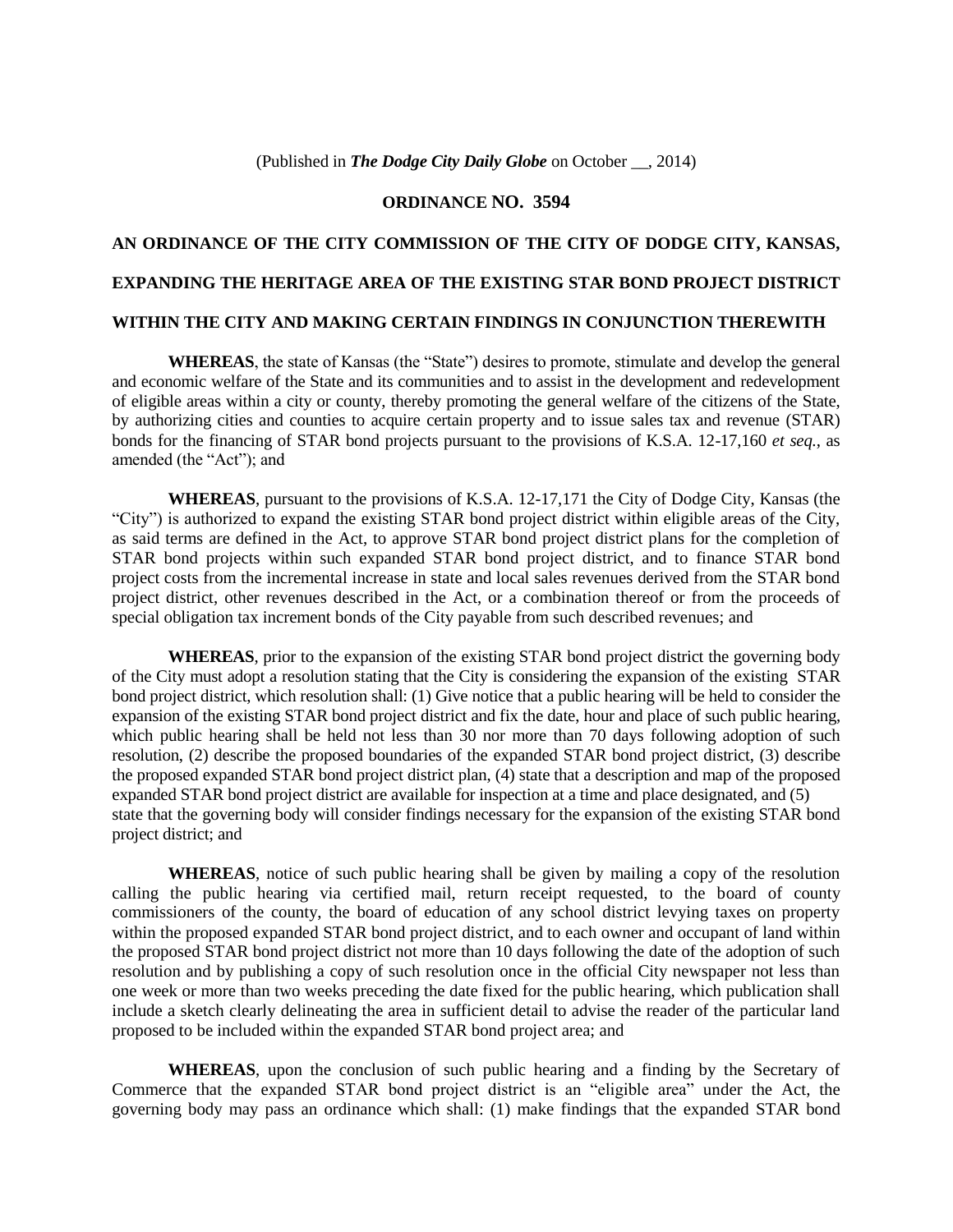project district proposed to be developed is a STAR bond project under the Act, (2) contain the expanded STAR bond project district plan as approved, (3) contain the legal description of the expanded STAR bond project district, and (4) may establish the expanded STAR bond project district; and

**WHEREAS**, no privately owned property subject to ad valorem taxes shall be acquired and redeveloped under the provisions of the Act, if the board of county commissioners or the board of education levying taxes on such property determines by resolution adopted within 30 days following the conclusion of the hearing for the establishment of the expanded STAR bond project district that the proposed expanded STAR bond project district will have an adverse effect on such county or school district; and

**WHEREAS**, upon the creation of the expanded STAR bond project district pursuant to the Act, the City may propose to undertake one or more STAR bond projects and shall prepare a STAR bond project plan, which may be implemented in separate development stages, in consultation with the City's planning commission; and

**WHEREAS**, the City Commission has heretofore adopted Resolution No. 2014-23 on September 22, 2014, which made a finding that the City is considering the expansion of the STAR bond project district pursuant to the Act, set forth the boundaries of the proposed expanded STAR bond project district, provided a summary of the proposed expanded STAR bond project district plan, called a public hearing concerning the expansion of the STAR bond project district for October 23, 2014, and provided for notice of such public hearing as provided in the Act; and

WHEREAS, on October 22 , 2014, the Secretary of Commerce made a finding that the proposed expanded STAR bond project district is an "eligible area" under the Act; and

**WHEREAS**, a public hearing was held this date, after due published, delivered and mailed notice in accordance with the provisions of the Act; and

**WHEREAS**, upon and considering the information and public comments received at the public hearing conducted this date, the City Commission hereby deems it advisable to make certain findings and to create the expanded STAR bond project district.

### **NOW, THEREFORE, BE IT ORDAINED BY THE CITY COMMISSION OF THE CITY OF DODGE CITY, KANSAS:**

**Section 1**. **Findings**. The City Commission hereby finds that due notice of the public hearing conducted this date was made in accordance with the provisions of the Act. The City Commission further finds that the proposed expanded STAR bond project district is a STAR bond project as defined in the Act.

**Section 2**. **Creation of the Expanded STAR bond project district**. The Expanded STAR bond project district is hereby created within the City in accordance with the provisions of the Act (the "Expanded STAR Bond Project District") to include the additional tract of property as reflected in Exhibits A and B below within the Heritage Area of the existing STAR bond project district. The balance of the existing STAR bond project district remains unchanged. A map depicting the boundaries of the Heritage Area of the Expanded STAR Bond Project District is attached hereto as *Exhibit A*, which is incorporated herein by reference and legally described on *Exhibit B*. The boundaries of the Expanded STAR Bond Project District do not contain any property not referenced in Resolution No. 2014-23, which provided notice of the public hearing on the creation of the Expanded STAR Bond Project District.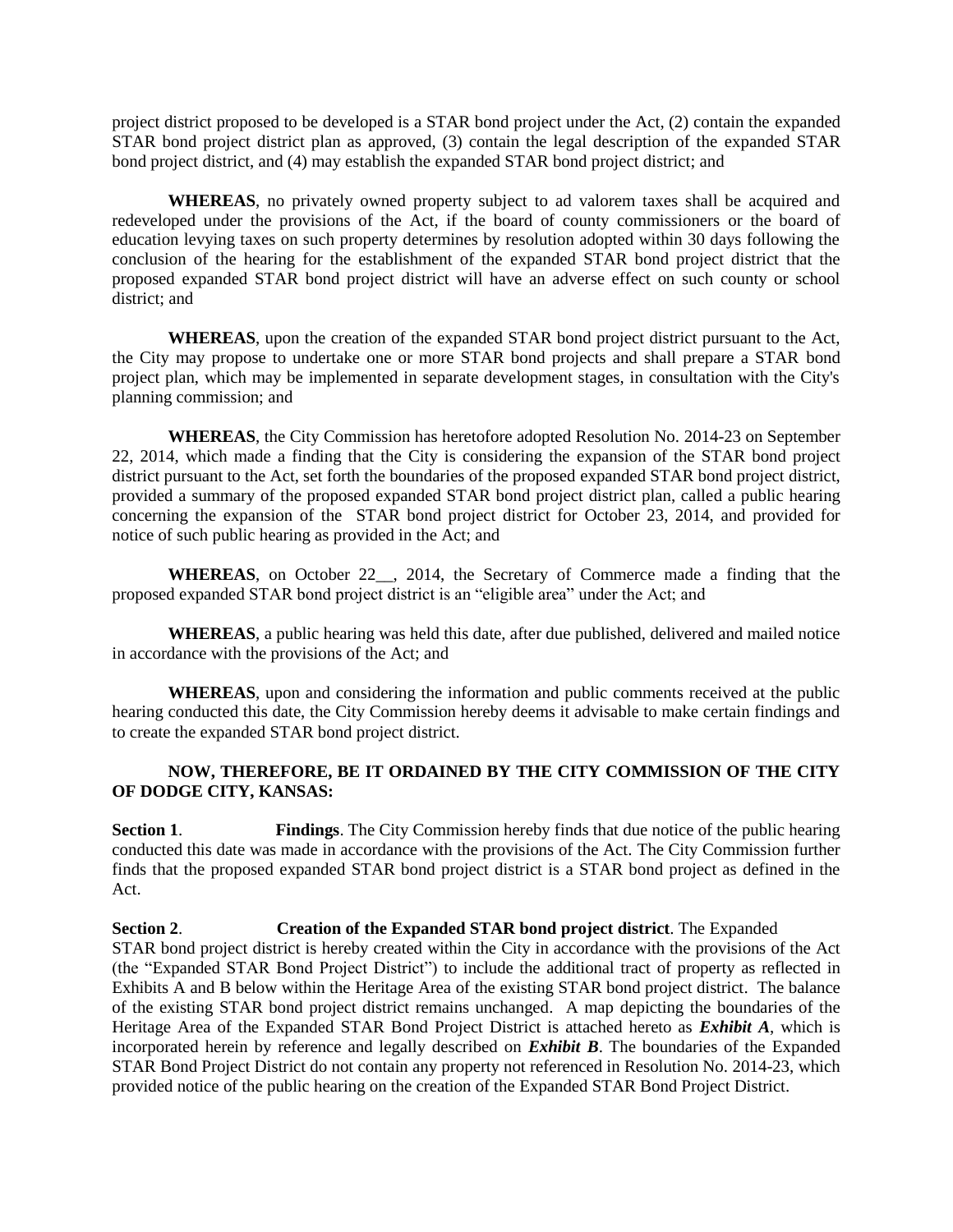**Section 3**. **Expanded STAR Bond Project District Plan**. The proposed district plan for the Expanded STAR Bond Project District (the "District Plan") is hereby approved. The buildings and facilities to be constructed or improved in the Expanded STAR Bond Project District may be described in a general manner as follows:

Within the Heritage Area, the District Plan provides for: (1) the renovation and expansion of the Boot Hill Museum, including modernizing the exhibits and attractions; (2) infrastructure and themed aesthetic improvements to Wyatt Earp, Front Street and other portions of Dodge City along and south of Wyatt Earp and throughout the Heritage Area; (3) a themed water park attraction, and accompanying hotel and campground; and (4) construction, renovation and expansion of regional, specialty-themed retail and restaurants to enhance this portion of the community as a regional, national and international tourist destination.

**Section 4. Approval of Other Governmental Units.** No privately owned property subject to ad valorem taxation within the Expanded STAR Bond Project District shall be acquired and redeveloped pursuant to the Act, if the Board of County Commissioners of Ford County, Kansas, or the Board of Education of Unified School District No. 443 determines by resolution adopted within thirty days following the public hearing held this date, that the Expanded STAR Bond Project District will have an adverse effect on Ford County or Unified School District No. 443, respectively. As of this date, the City has not received a copy of any such resolution and is not aware of the adoption of any such resolution by the governing body of Ford County or Unified School District No. 443.

**Section 5. <b>Reimbursement.** The Act authorizes the City to issue special obligation bonds (the "Bonds") to finance all or a portion of the costs of implementing the District Plan. The Bonds may be issued to reimburse expenditures made on or after the date which is 60 days before the date of passage of this Ordinance, pursuant to Treasury Regulation §1.150-2. The maximum principal amount of Bonds that would be issued to reimburse for expenditures made prior to the issuance of the Bonds is limited to \$1,000,000.00

**Section 6. Further Action**. The Mayor, City Manager, City Clerk and other officials and employees of the City, including the City Attorney, City consultants, and Gilmore & Bell, P.C., Bond Counsel, are hereby further authorized and directed to take such other actions as may be appropriate or desirable to accomplish the purposes of this Ordinance.

**Section 7. Effective Date**. This Ordinance shall be effective upon its passage by the City Commission and publication one time in the official City newspaper.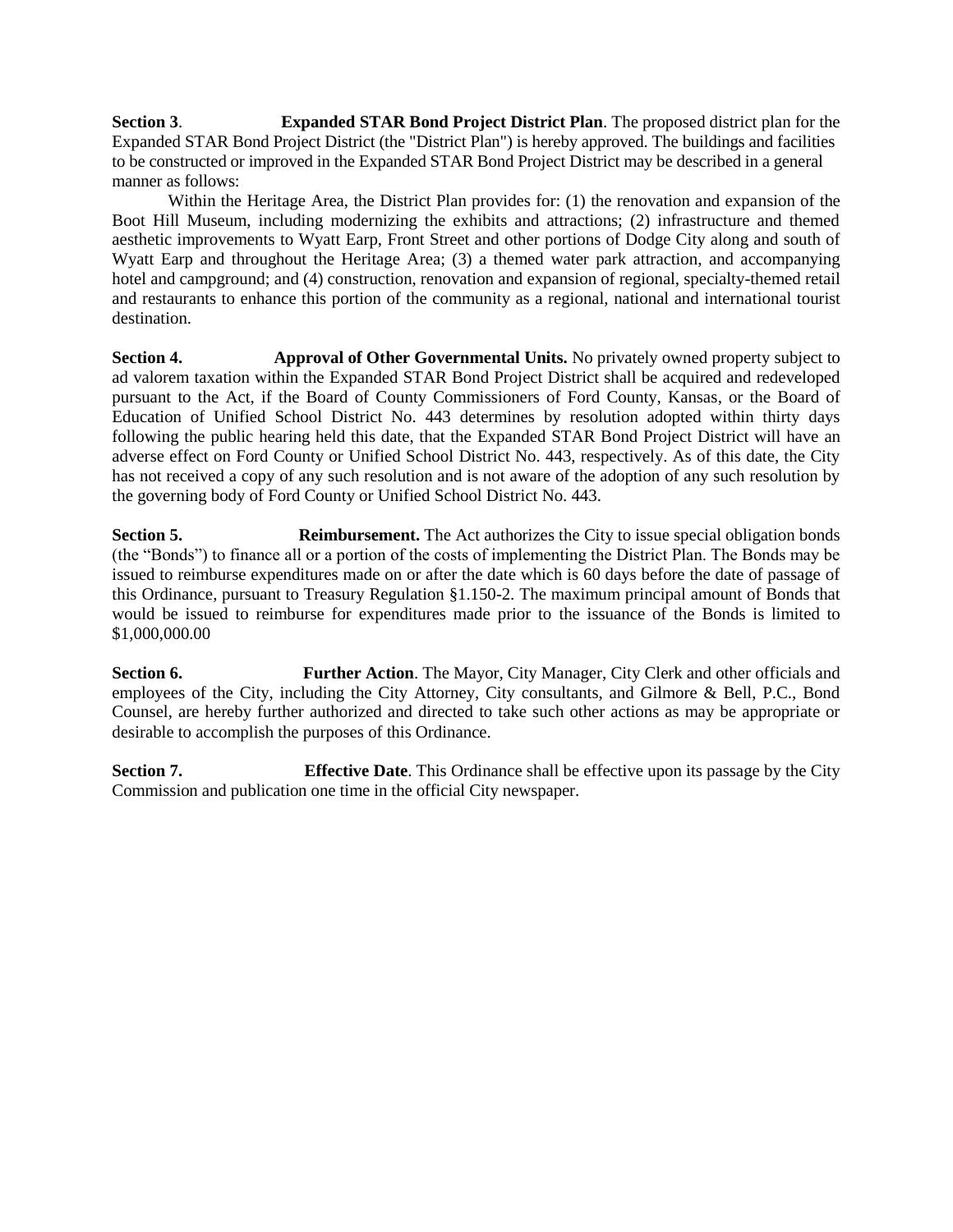Passed by the City Commission of the City of Dodge City, Kansas, on \_\_\_\_\_\_\_\_\_\_\_\_\_.

Brian Delzeit, Mayor

\_\_\_\_\_\_\_\_\_\_\_\_\_\_\_\_\_\_\_\_\_\_\_\_\_\_\_\_\_\_\_\_\_\_

Nannette Pogue, City Clerk

\_\_\_\_\_\_\_\_\_\_\_\_\_\_\_\_\_\_\_\_\_\_\_\_\_\_\_\_\_\_\_\_

\_\_\_\_\_\_\_\_\_\_\_\_\_\_\_\_\_\_\_\_\_\_\_\_\_\_\_\_\_\_\_\_\_\_

Approved As to Form Only:

Ken Strobel, City Attorney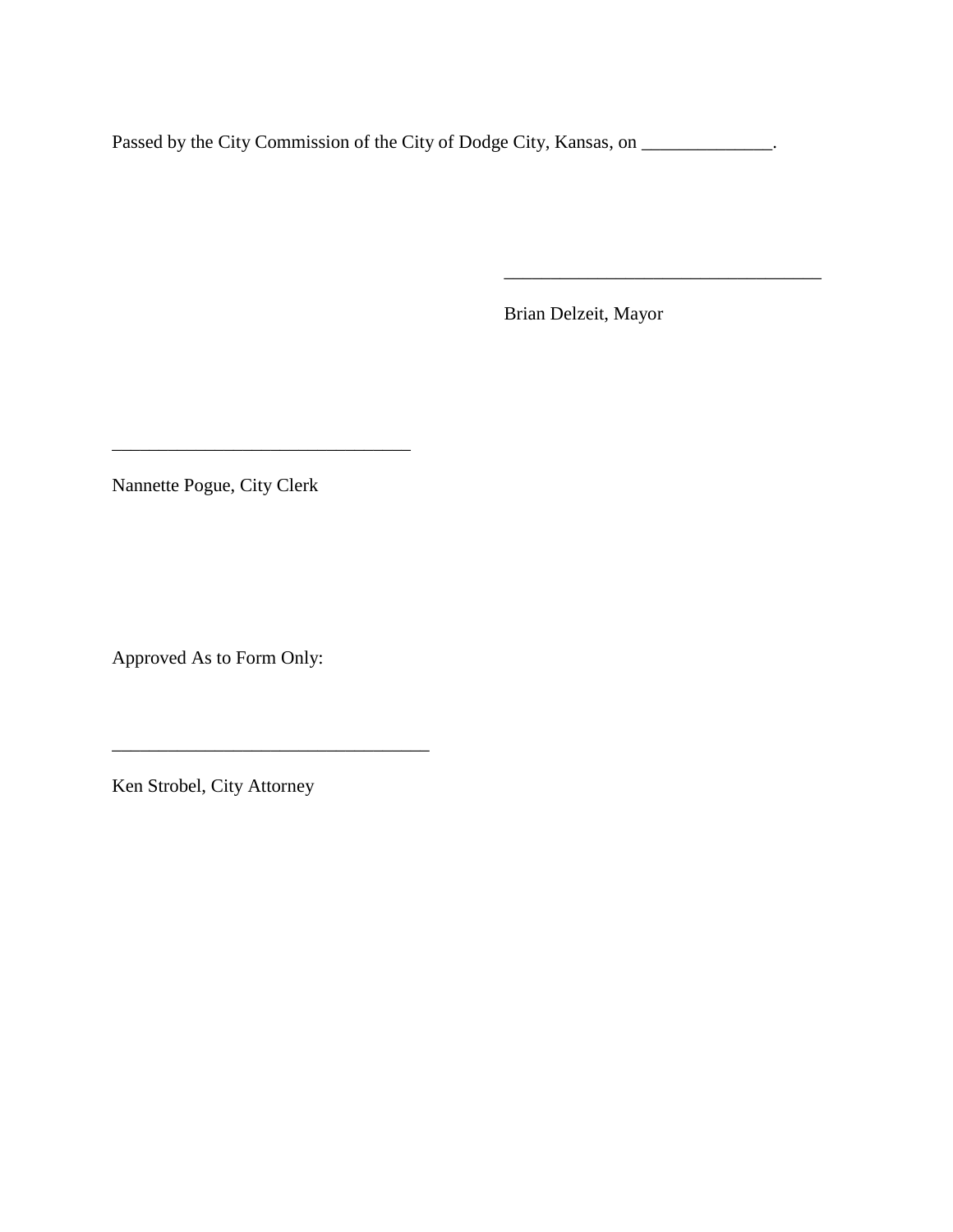### **CERTIFICATE**

I, the undersigned hereby certify that the above and foregoing is a true and correct copy of the original Ordinance No. \_\_\_\_ (the "Ordinance") of the City of Dodge City, Kansas (the "City"); that said Ordinance passed by the City Commission on October 23, 2014; that it was published in the official newspaper of the City on October \_\_\_, 2014; and that the Ordinance has not been modified, amended or repealed and is in full force and effect as of this date.

DATED: October  $\_\_$ , 2014

City Clerk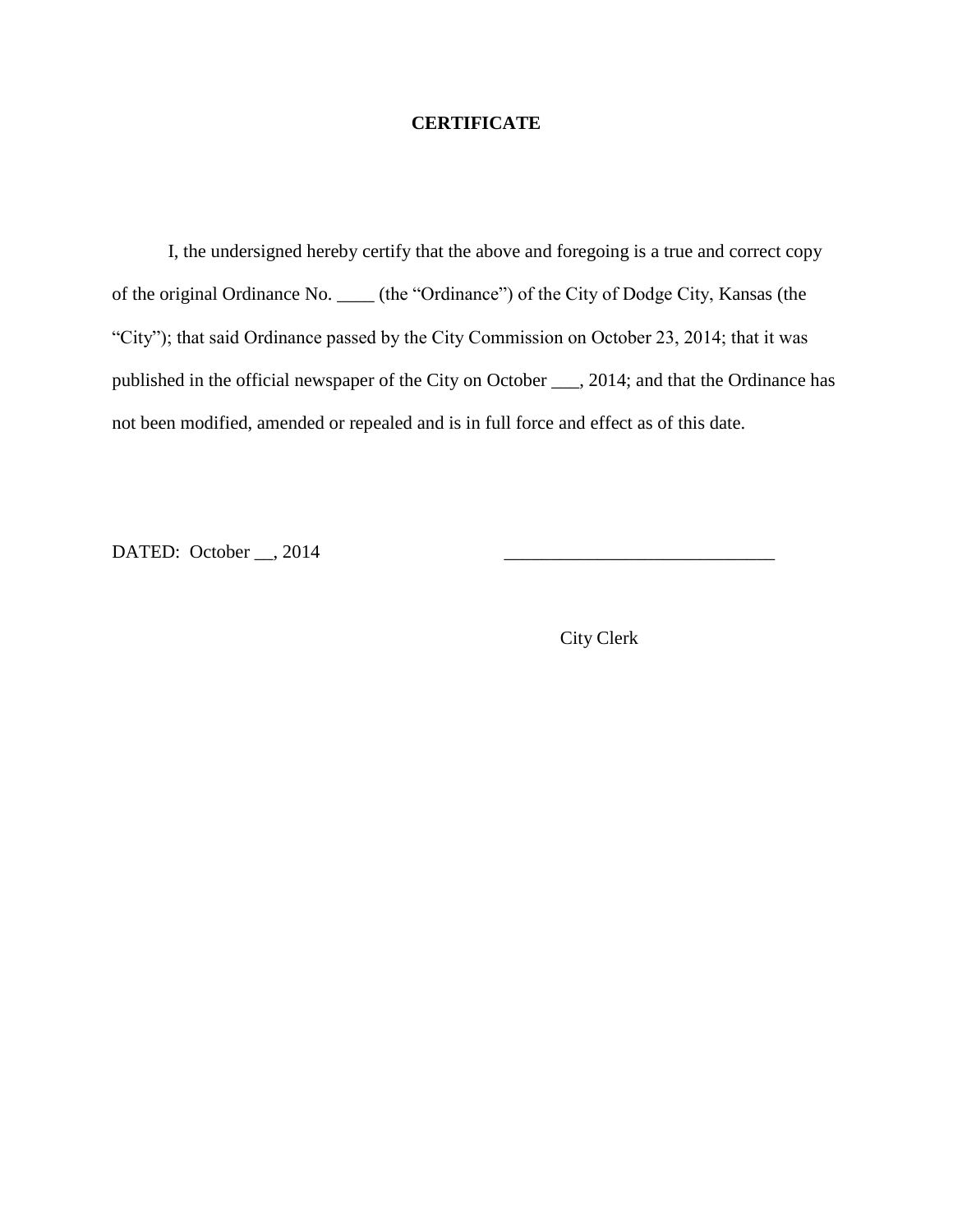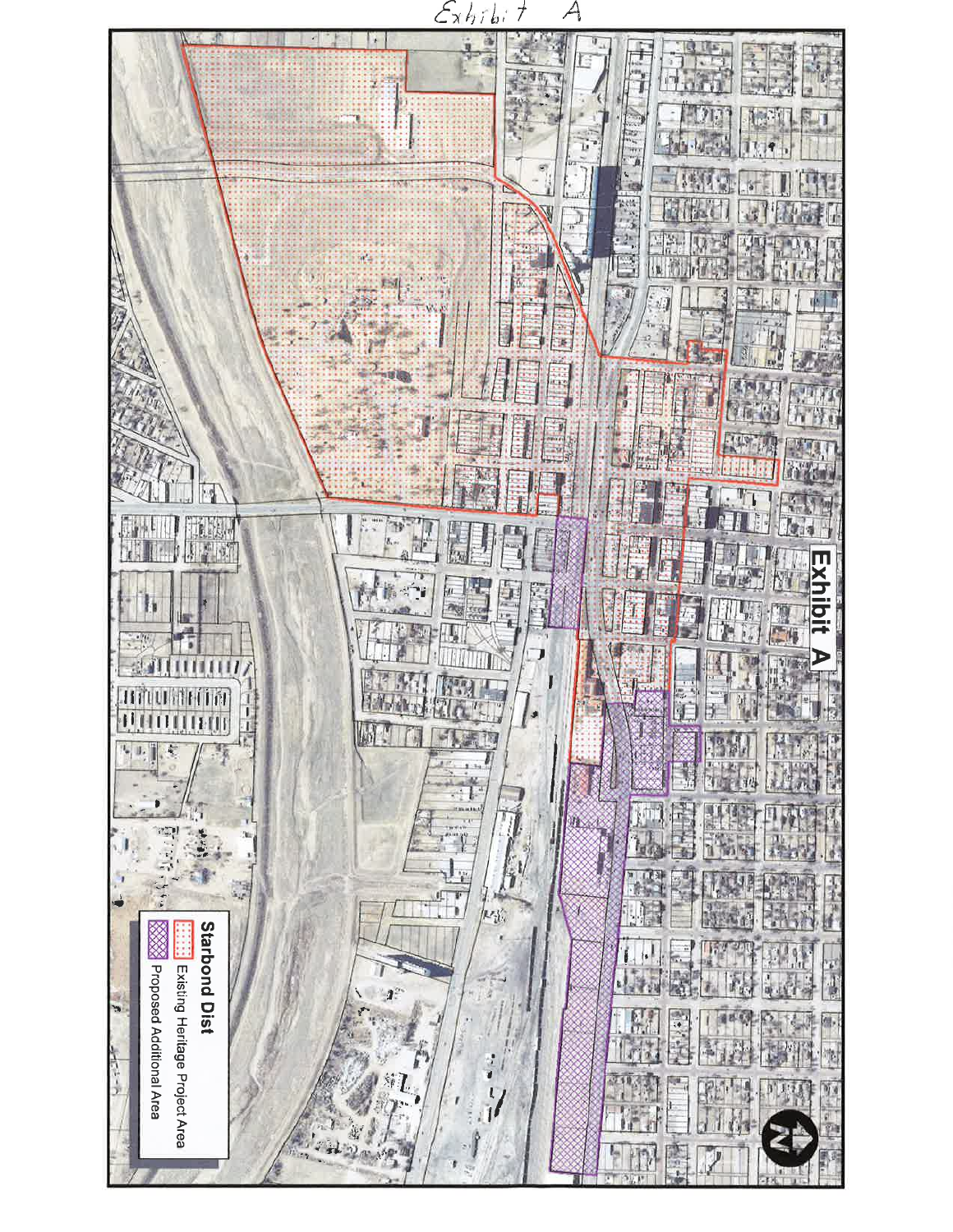## STAR BOND LEGAL DESCRIPTION **HERITAGE DISTRICT**

Beginning at the intersection of the east r/w line of Fifth Ave. and the south r/w line of Wyatt Earp Blvd. as the point of beginning; thence north along the east r/w line of Fifth Ave. to the extended south line of the north 60 feet of Lots 41,42,43 and 44 of Walnut Street, Original Town; thence west along the said extended line to the west line of Lot 44, Walnut Street, Original Town; thence north along the west line of said Lott 44 to the south line of the platted alley; thence east along the south line of said alley to a point that is 82 feet west of the west r/w line of Fifth Ave.; thence north and parallel with a line that is 82 feet west of the west r/w line of Fifth Ave. to the south r/w line of West Spruce Street; thence east along the south r/w line of said West Spruce Street to the extended east line of the n-s alley in Block 20, Original Town; thence north along the said n-s alley to the south r/w line of West Vine Street; thence east along the south r/w line of said West Vine Street to the west r/w line of Third Ave.; thence south along the west r/w line of said Third Ave. to the extended south line of the e-w alley along Lots 17 thru 24, Gunsmoke Street, Original Town; thence east along the south line of said alley and continuing east extending thru the vacated alley along Lots 9 thru 16, Gunsmoke Street, Original Town; thence continuing along the south line of the e-w alley along Lots 1 thru 8, Gunsmoke Street, Original Town to the west r/w line of Central Ave.; thence south along the west r/w line of said Central Ave. to the projected south r/w line of Military Ave.; thence east along the projected south r/w line of said Military Ave. to the west line of Lot 12, Block 2, F.W. Boyd's Addition; thence south along the west line of said Lot 12 for a distance of 160 feet to the north line of an e-w alley; thence east along the north line of said e-w alley to the projected west line of Lot 1, Block 9, Centennial Addition; thence south along the projected west line of said Lot 1 to a point that intersects the south r/w line of Wyatt Earp Blvd.; thence east for a distance of 387.07 feet; thence south for a distance of 187.9 feet to the north r/w line of the B.N.&S.F. Railroad; thence west along the north r/w line of said B.N.&S.F. Railroad to the extended east r/w line of Central Ave.; thence south along the extended east r/w line of said Central Ave. to the north r/w line of the BN&SF Railroad; thence west along the north r/w of said BN&SF Railroad which is also the south r/w line of Wyatt Earp Blvd. to extended west line of Lot 49, West Trail Street, Original Town; thence south along the extended west line of said Lot 49 to the north r/w line of West Trail Street; thence east along the north r/w line of said West Trail Street to the west r/w line of South Second Ave.; thence south along the west r/w line of said South Second Ave. to the north line of the Arkansas River; thence in a southwesterly direction along the north line of said Arkansas River to the east line of Young's Place; thence north along the east line of said Young's Place to a point that is 528 feet south of the south r/w line of Park Street; thence east for a distance of 245 feet; thence north for a distance of 528 feet to the south line of Park Street; thence east along the south r/w line of said Park Street to the west/north line of the Burlington Northern/Cimarron Valley Railroad; thence northeasterly along the north line of said Burlington Northern/Cimarron Valley Railroad and extending to the point of beginning.

**AND**